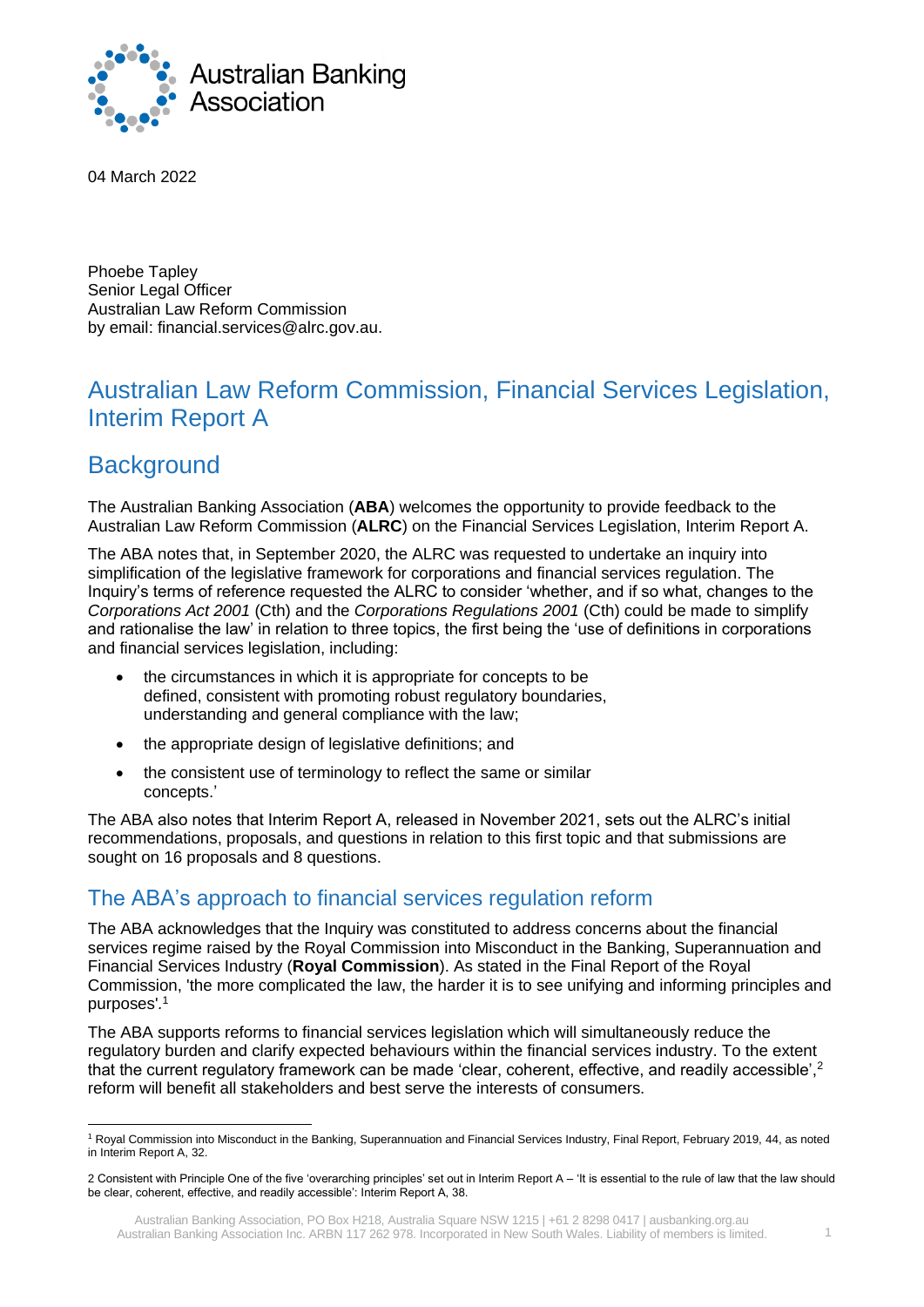

It is clearly in the interests of consumers that financial services providers are able to navigate the many obligations which are placed upon them, so that there is clarity for all rather than opacity.

Finally, the ABA supports a detailed and structured consultation process, especially where any proposed change to the financial services regulatory regime may lead to a substantive change in the law. The need for substantial lead time for implementation and the impacts of transition costs should be considered to allow all stakeholders the opportunity to address resulting regulatory and operational impacts.

## Key Points

In addition to specific feedback provided in this submission on the questions and proposals put forward by the ALRC in Interim Report A, the ABA would welcome clarification and further discussion / engagement on the following issues as the Inquiry continues:

## **1. The potential to create a single Act**

As noted in Interim Report A, the *Corporations Act 2001* (Cth) (*Corporations Act*) is the second longest Commonwealth Act<sup>3</sup> and has more chapters than any other, at  $33,4$  which suggests that 'it covers a remarkably wide subject matter even relative to other broad regulatory Commonwealth Acts'.<sup>5</sup> It is also noted that the *Corporations Act* is 'the third most cited Commonwealth Act in Federal Court judgments.<sup>'6</sup> It would also be of interest to the ABA to know how many of those citations relate to Chapter 7 of the *Corporations Act.*

Of course, as set out in the Interim Report, 'elements of corporations and financial services regulation are found within other Commonwealth Acts' not merely the *Corporations Act.*<sup>7</sup> Indeed, the Final Report of the Royal Commission sets out an extensive list of legislation relevant to financial services regulation.<sup>8</sup> Even excluding overseas acts, State acts, amending acts, and regulations, there are 24 pieces of relevant Commonwealth legislation listed.

This information highlights the already lengthy, extensive, and complex nature of the regulation of financial services, which is complicated further by the addition of a succession of regulations, orders, and other legislative tools. It has become increasingly difficult for financial services providers, consumers, and regulators to find and understand the law as it relates to the duties, obligations, and rights of those who seek to provide or receive financial services, and those difficulties create significant tangible and intangible costs and barriers for all parties.

Ideally, the creation of a single Act to regulate financial services in Australia will significantly reduce the complexity that exists within the current regulatory framework.

However, constitutional restrictions and legislative limitations prevent a full consolidation, as highlighted in Interim Report A.<sup>9</sup>

The possibility of least consolidating the content of Chapter 7 of the *Corporations Act*, the *National Consumer Credit Protection Act 2009* (Cth) (*NCCP Act*), and the *Australian Securities and Investments Commission Act 2001* (Cth) (*ASIC Act*) into a single Act, to be renamed the *Financial Services and* 

<sup>3</sup> Interim Report A, 110.

<sup>4</sup> Chapter 7 represents 28% of the *Corporations Act*: Interim Report A, 113.

<sup>5</sup> Interim Report A, 116.

<sup>6</sup> Interim Report, 110.

<sup>7</sup> Interim Report A, 30. Examples listed include the Australian Securities and Investments Commission Act 2001 (Cth); the Australian Consumer Law; the National Consumer Credit Protection Act 2009 (Cth); the Superannuation Industry (Supervision) Act 1993 (Cth); the Banking Act 1959 (Cth); the Insurance Contracts Act 1984 (Cth); the Insurance Act 1973 (Cth); and the Marine Insurance Act 1909 (Cth).

<sup>8</sup> Royal Commission into Misconduct in the Banking, Superannuation and Financial Services Industry, Final Report, February 2019, xxxi-xxxiii.

<sup>&</sup>lt;sup>9</sup> Interim Report A, 292.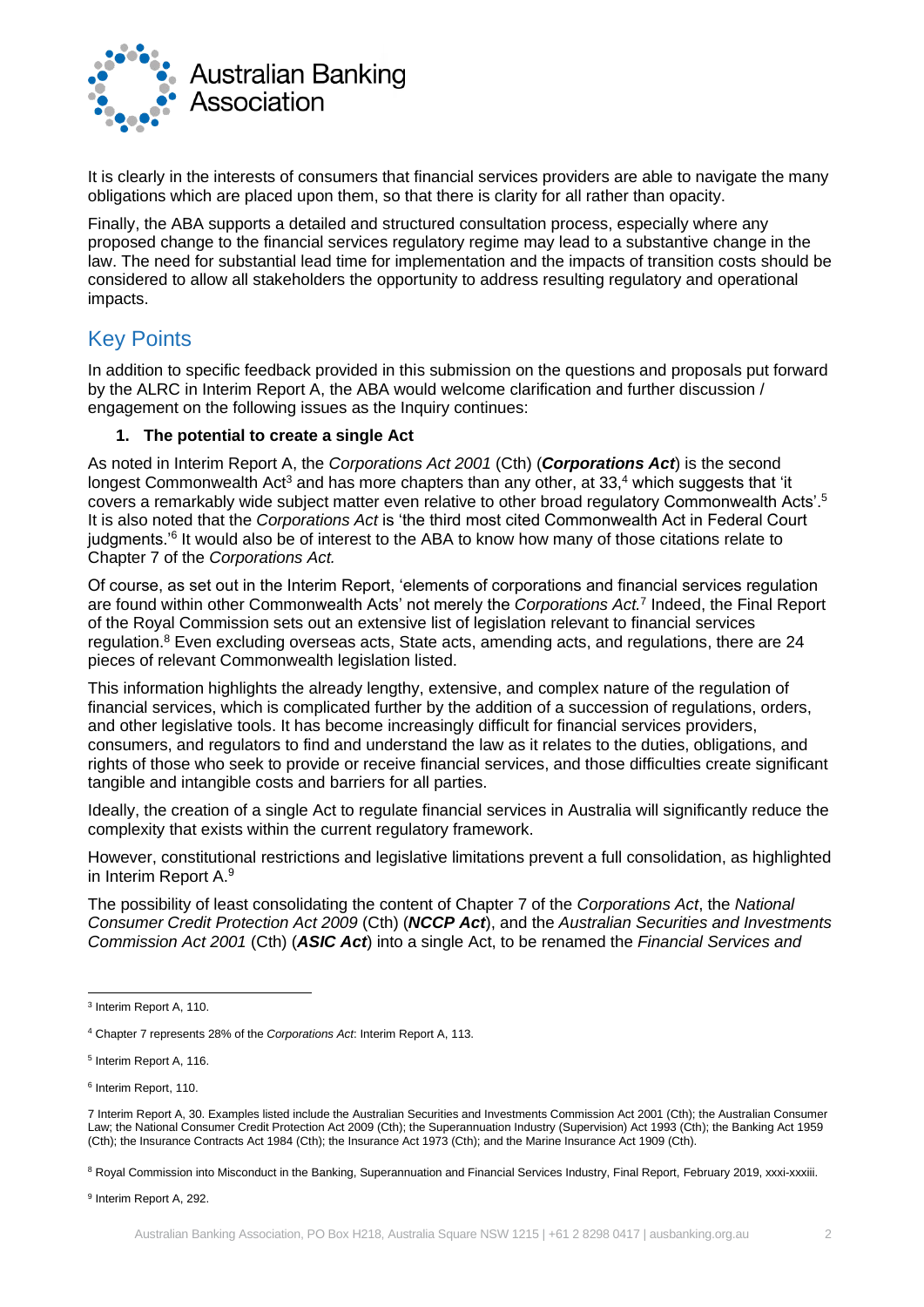

*Markets Act* (or similar),<sup>10</sup> would significantly improve navigability, and would benefit consumers, regulators, and all participants in the financial services industry, as well as reducing the length and complexity of the *Corporations Act* itself. Of course, this form of consolidation would also lead to significant transition costs for financial services providers and other stakeholders and, as a result, a detailed and structured consultation would be necessary, as highlighted above.

The ABA notes that the next two stages of the Inquiry, to be addressed in Interim Reports B and C, will focus on, respectively:

- the coherence of the regulatory design and hierarchy of laws, covering primary law provisions, regulations, class orders, and standards; and
- how the provisions contained in Chapter 7 of the *Corporations Act* and the *Corporations Regulations* could be reframed or restructured,

and that 'whether the regulation of credit and of financial products and financial services should be consolidated' will be the focus of Interim Report C.<sup>11</sup>

The ABA would like to see the ALRC pursue the possibility of consolidating Chapter 7 of the *Corporations Act,* the *NCCP Act*, and the *ASIC Act* into a single Act, as part of its consideration of the most appropriate ways in which to reframe and restructure of the *Corporations Act,* and to continue to explore ways in which the total number of relevant regulatory instruments can be further consolidated and reduced, with the intention of improving navigability, reducing the length and complexity of the legislation, while minimising resulting transition costs for all stakeholders*.*

## **2. The alignment of definitions with those in other legislation**

Adding to the complexity of financial services regulation in Australia is the fact that a number of terms which are defined and used in the *Corporations Act* are also used in other relevant legislative instruments, with definitions and usage that are not identical. This variation makes it unnecessarily confusing and difficult for consumers, as well as financial services providers, to have confidence and certainty as to the intended meaning of certain terms. In particular, the differing definitions of 'credit' in Chapter 7 of the *Corporations Act* and the *NCCP Act* create unwarranted confusion and uncertainty.

In addition to ensuring the consistency of definitions within the *Corporations Act,* the Interim Report suggests that 'the usage of key terminology should be the same across financial services legislation'.<sup>12</sup> Question A2g asks whether it would reduce complexity in corporations and financial services legislation to apply a definitional principle that, 'to the extent practicable, key defined terms should have a consistent meaning across all Commonwealth corporations and financial services legislation.' The ABA agrees that it would.

In particular, Proposal A3 is that 'each Commonwealth Act relevant to the regulation of corporations and financial services should be amended to enact a uniform definition of each of the terms 'financial product' and 'financial service'', and Proposal A6c is that 'a definition of 'credit' that is consistent with the definition contained in the *NCCP Act* should be inserted in the *Corporations Act* and in the *ASIC Act*.'

Subject to the acceptable finalisation of the relevant definitions and further comments below, the ABA supports these proposals, and would like to see uniform definitions proposed for all relevant terms across financial services legislation, not just those set out above. This process would be facilitated by the consolidation of Chapter 7 of the *Corporations Act,* the *NCCP Act*, and the *ASIC Act,* as noted above, which would also address the issue of overlapping definitions between the *Corporations Act* and

<sup>10</sup> As briefly discussed in Interim Report A, 292.

<sup>&</sup>lt;sup>11</sup> Interim Report A, 37.

<sup>12</sup> Interim Report A, 458.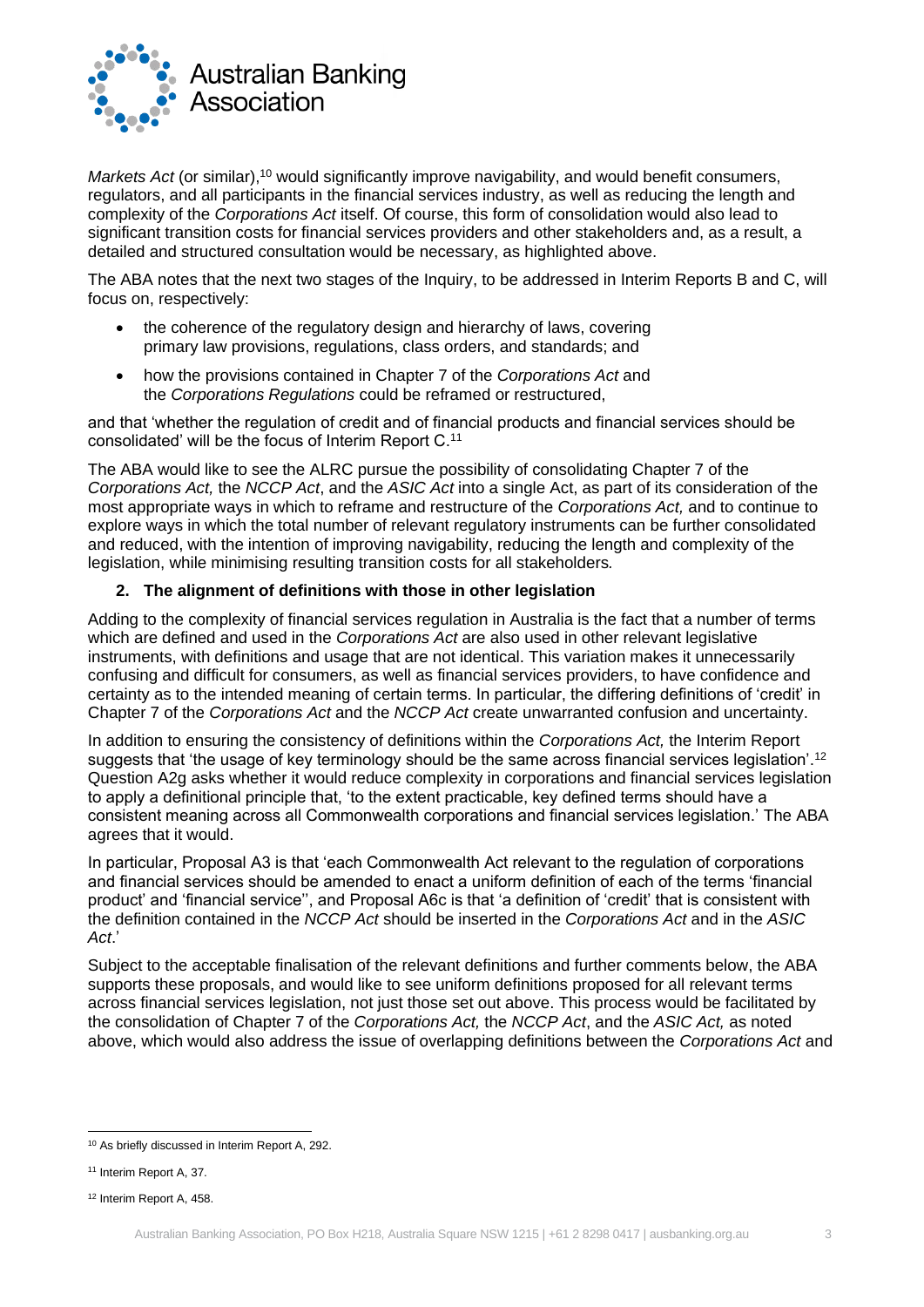

the *ASIC Act.*<sup>13</sup> However, care will need to be taken to ensure this process does not operate to expand the ambit of the various regimes which currently regulate financial services.<sup>14</sup>

## **3. The impact of 'outcomes-based' disclosure and 'design and distribution' obligations**

The ALRC has sought feedback on Proposal A8, which is that the 'obligation to provide financial product disclosure in Part 7.9 of the *Corporations Act* should be reframed to incorporate an outcomesbased standard of disclosure.'

The Federal Government introduced Design and Distribution Obligations (**DDO**) in 2017 to ensure financial products were targeted at the right people and from the perspective that disclosure documents are not effective tools for consumer engagement. Despite this, public policy reform has not been made to disclosure requirements in the *Corporations Act* to ensure consistency for customers. Consequentially, there are now two regimes in place with conflicting objectives; one that places the onus entirely on the financial provider to determine whether a product is appropriate and one that relies on consumers educating themselves through disclosure.

Further, as noted in the Interim Report, the existing disclosure requirements are 'overly complex and fail to facilitate effective disclosure to consumers'.<sup>15</sup> The ALRC has suggested that an 'outcomes-based standard' may increase 'cost efficiency of disclosure by enabling providers to tailor the steps taken to meet the obligation on the basis of, for example, the relative complexity and risk of the product, and the types of persons to whom the product will be marketed.<sup>'16</sup> However, while the current regime does necessitate costly disclosure and compliance by financial services providers, there is no evidence that this is likely to be reduced under an 'outcomes-based' disclosure regime.

As stated in the Revised Explanatory Memorandum to the *Financial Services Reform Bill 2001* (Cth), disclosure requirements need to 'balance the need for the purchaser to have sufficient information to make an informed decision and compare products against the concern that they may be provided with more information than they can comprehend'.<sup>17</sup> Disclosing 'excessive or complex' information may 'confuse consumers and discourage them from using disclosure documents'.<sup>18</sup>

Indeed, an 'outcomes-based' standard may be more likely to increase, not decrease, the cost and complexity of compliance, and will not necessarily reduce the volume of information required to be provided to consumers or make it more likely that they will use or read disclosure materials.

The ABA recommends a review of the effectiveness of the DDO regime and its relationship with the broader financial services regulatory framework before creating new 'outcomes-based' disclosure obligations, which have the potential to add significant complexity.

In summary, while the ABA supports a careful rationalisation of disclosure regimes, it is the ABA's view that there is no clear case for additional 'outcomes-based' disclosure obligations until benefits for both consumers and financial services providers can be demonstrated.

### **4. The implications for emerging markets and products**

An issue not specifically addressed in Interim Report A is the adaptability of the current regulatory regime to emerging markets and products.

The ABA notes that Principle Five of the Inquiry is that 'the legislative framework should be sufficiently flexible to address atypical or unforeseen circumstances, and unintended consequences of regulatory

<sup>13</sup> As highlighted in Interim Report A, 169-170.

<sup>14</sup> For example, the current definition of 'financial product' in the *ASIC Act* extends to credit, but the definition in the *Corporations Act* does not. It would not be appropriate for regimes which do not currently apply to credit, such as 'hawking' under the *Corporations Act*, to be imposed on credit products as a result of a uniform definition of 'financial product'. Distinctions which apply to business lending should also be retained.

<sup>15</sup> Interim Report A, 364.

<sup>16</sup> Interim Report A, 395.

<sup>17</sup> Revised Explanatory Memorandum to the *Financial Services Reform Bill 2001* (Cth), [14.71], referred to in Interim Report A, 367.

<sup>18</sup> Financial System Inquiry, Final Report, 1997, 261.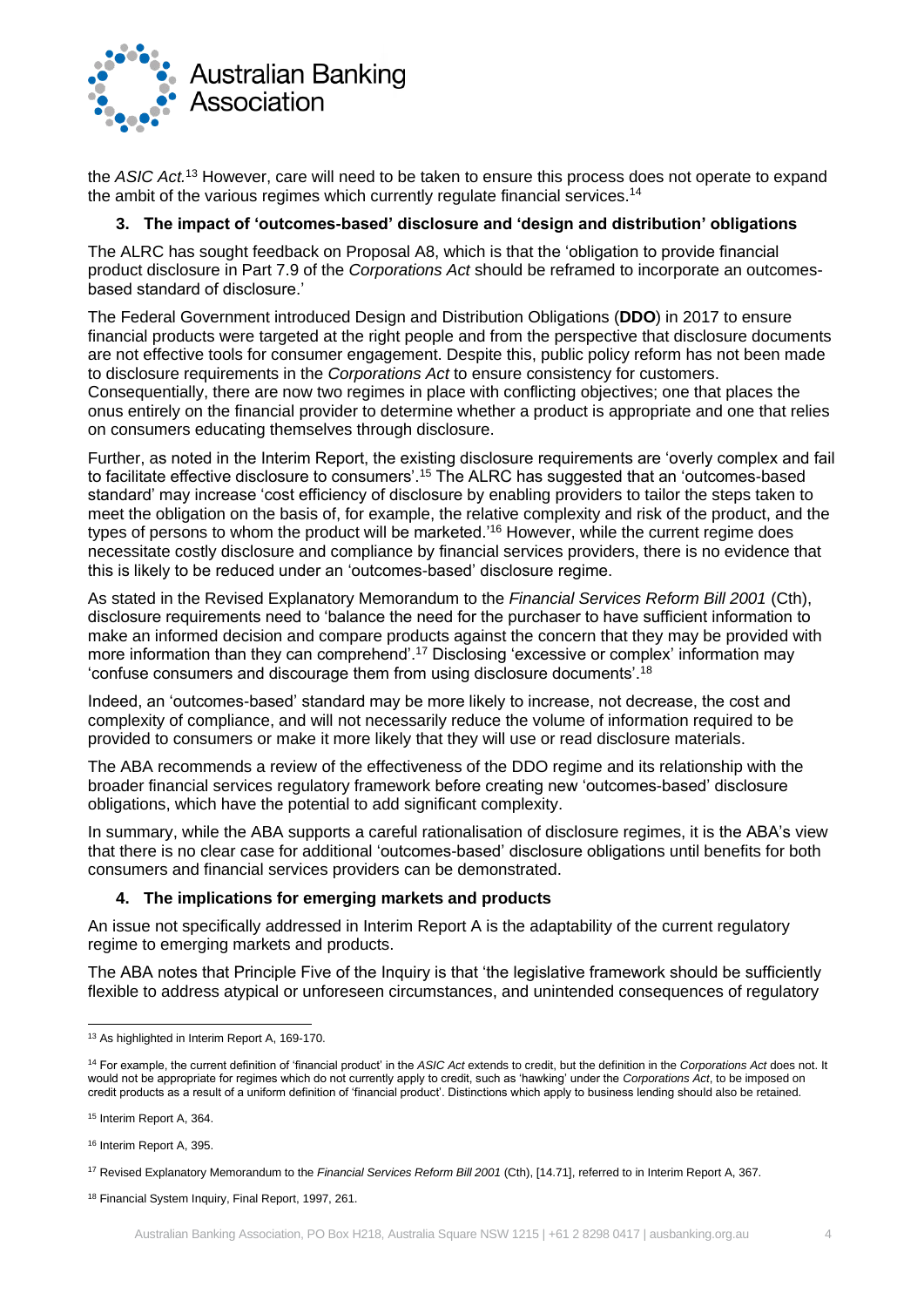

arrangements',<sup>19</sup> and that the Inquiry's terms of reference emphasise 'the importance, within the context of existing policy settings, of having an adaptive, efficient and navigable legislative framework for corporations and financial services'.<sup>20</sup>

In this context, it is important not just that laws be drafted in a technology-neutral manner, but also to acknowledge that technology can lead to the development of new products and services which may or may not be considered to be 'financial products' or 'financial services' depending on how they are structured. Indeed, the ways in which such products are developed and structured may be motivated by a desire to avoid classification as a financial product or financial service. 'Buy Now Pay Later' services, and a variety of technology-enabled products such as crypto-currencies, have become popular in recent times, and, as technologies evolve, it should be anticipated that such trends will continue.

The ABA would encourage the ALRC to consider these issues in the context of the proposed changes to the definitions of financial products and financial services. While it is desirable that legislative instruments be drafted sufficiently broadly that their application is not limited to existing products and services, it should also be acknowledged that revision may be required in the future in order to close loopholes and ensure that emerging products and services are not inappropriately or unfairly favoured or preferenced over existing products and services. This issue is likely to be most relevant in the next stages of the Inquiry, particularly when considering 'how the provisions contained in Chapter 7 of the *Corporations Act* and the *Corporations Regulations* could be reframed or restructured' in Interim Report C, and the ABA would welcome the opportunity to engage with the ALRC at that time.

## Questions from Interim Report A

**Question A1 - What additional data should the Australian Law Reform Commission generate, obtain, and analyse to understand:**

- **a. legislative complexity and potential legislative simplification;**
- **b. the regulation of corporations and financial services in Australia; and**
- **c. the structure and operation of financial markets and services in Australia?**

Interim Report A asserts in a number of contexts that certain reforms might reduce compliance costs or improve cost efficiency,<sup>21</sup> but states that the ALRC 'does not have the expertise or data available to estimate the financial cost of existing legislation or proposed legislative reforms'.<sup>22</sup>

The ABA suggests that the ARLC could commission a voluntary qualitative survey of a number of financial services providers to gather information about their direct and indirect costs incurred in complying with the current regulatory regime, which would be useful as a baseline for determining whether costs are likely to be reduced as a result of proposed reforms. Such direct and indirect costs may include expenditure on necessary internal compliance, risk and in-house legal staff, and obtaining advice from external lawyers and compliance consultants.

**Question A2 - Would application of the following definitional principles reduce complexity in corporations and financial services legislation?**

**When to define (Chapter 4):**

**a. In determining whether and how to define words or phrases, the overarching consideration should be whether the definition would enhance readability and facilitate comprehension of the legislation.**

**b. To the extent practicable, words and phrases with an ordinary meaning should not be defined.**

**c. Words and phrases should be defined if the definition significantly reduces the need to repeat text.** 

**d. Definitions should be used primarily to specify the meaning of words or phrases, and should** 

<sup>22</sup> Interim Report A, 55.

<sup>19</sup> Interim Report A, 38.

<sup>20</sup> Interim Report A, 5.

<sup>21</sup> See for example, Interim Report A, 367 and 395.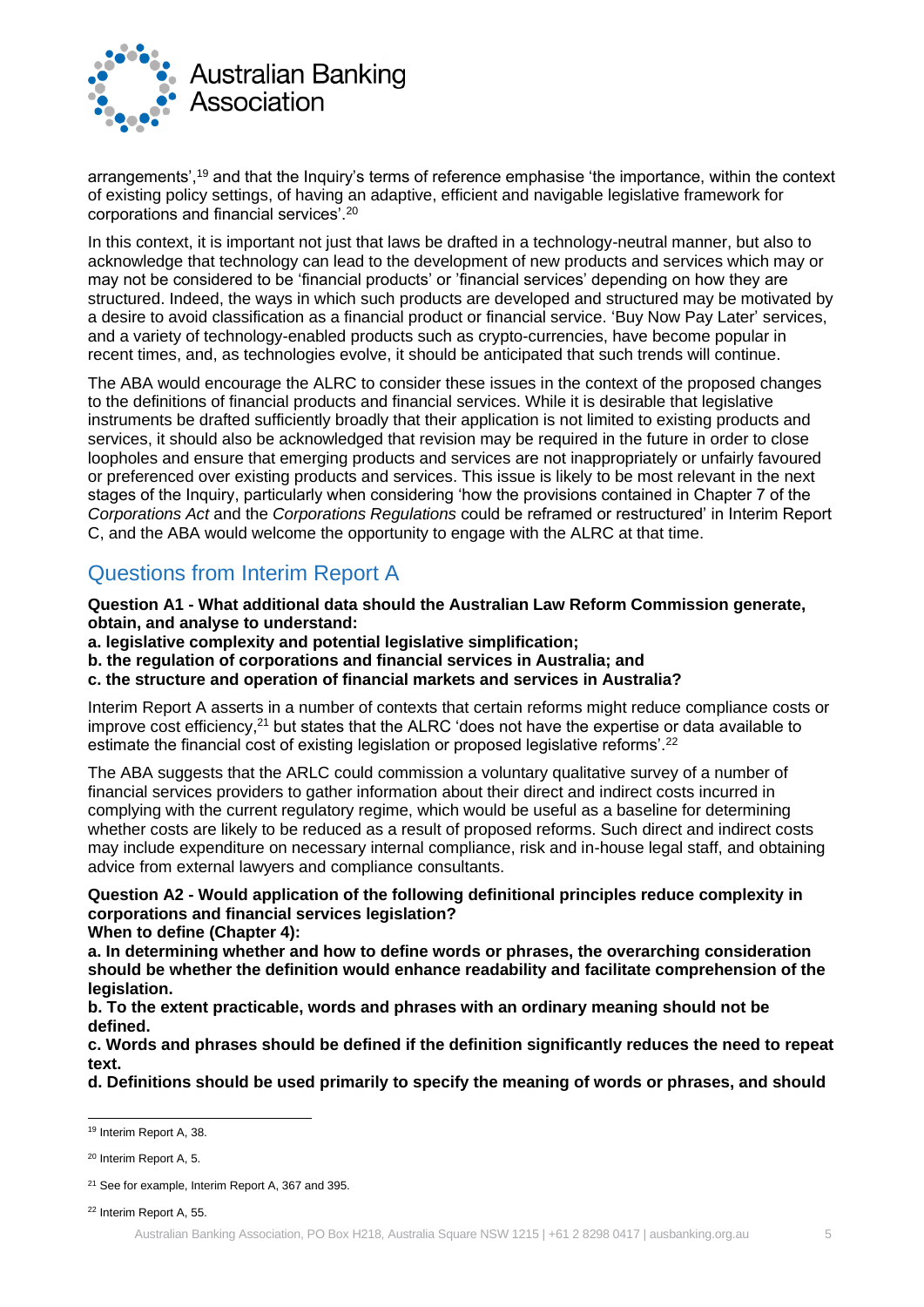

**not be used to impose obligations, tailor the application of particular provisions, or for other substantive purposes.**

**Consistency of definitions (Chapter 5):**

**e. Each word and phrase should be used with the same meaning throughout an Act, and throughout all delegated legislation made under that Act.**

**f. Relational definitions should be used sparingly.**

**g. To the extent practicable, key defined terms should have a consistent meaning across all Commonwealth corporations and financial services legislation.** 

**Design of definitions (Chapter 6):**

**h. Interconnected definitions should be used sparingly.**

**i. Defined terms should correspond intuitively with the substance of the definition.** 

**j. It should be clear whether a word or phrase is defined, and where the definition can be found.**

The ABA is generally supportive of these definitional principles, particularly A2j, as it is highly desirable that it be clear where definitions can be found.

However, in relation to A2b, while most words do have an 'ordinary meaning', that meaning may vary according to context, in which case a definition is useful in order to avoid ambiguity. For example, s 766C of the *Corporations Act* concerns the meaning of 'dealing' and s 766C(2) sets out when 'arranging' for a person to engage in certain conduct is also a 'dealing'. Prior to the introduction of this provision, 'arranging' had a well-understood meaning in an insurance context but not otherwise, which necessitated substantial ASIC guidance concerning its interpretation of the meaning of this term (now found in ASIC Regulatory Guide 36).<sup>23</sup> Such confusion may have been avoided with an appropriate definition of 'arranging'.

The ABA feedback in relation to A2g, concerning the consistent meaning of key defined terms across all Commonwealth corporations and financial services legislation, has been provided above. As noted, care will need to be taken to ensure that the creation of 'key defined terms' does not operate to expand the ambit of the various regimes which currently regulate financial services.

## **Question A11 - In order to implement Proposals A9 and A10:**

## **a. Should the** *Corporations Act* **be amended to insert a power to make thematically consolidated legislative instruments in the form of 'rules'?**

## **b. Should any such power be granted to ASIC?**

The ABA supports an amendment to the *Corporations Act* that would enable thematic consolidation of legislative instruments. Such power could be appropriately granted to either the Treasury or ASIC, so long as it is accompanied by mandatory consultation requirements and a mechanism for disallowance by Parliament. However, certain instruments are used to 'plug holes and gaps' in legislation where the more preferable solution would instead be for deficiencies to be addressed in legislation itself.

## **Question A16 - Should the definition of 'retail client' in s 761G of the Corporations Act be amended:**

**a. to remove:**

**i. subsections (5), (6), and (6A), being provisions in relation to general insurance products, superannuation products, RSA products, and**

**traditional trustee company services; and**

**ii. the product value exception in sub-s (7)(a) and the asset and income exceptions in sub-s (7)(c);**

**or**

### **b. in some other manner?**

The ABA does not consider it necessary to remove subsections (5), (6) and (6A) from section 761G of the *Corporations Act,* but would welcome amendment of s 761G(6) to provide more clarity. It is not

<sup>&</sup>lt;sup>23</sup> ASIC Requlatory Guide 36, Licensing: Financial Product Advice and Dealing, June 2016.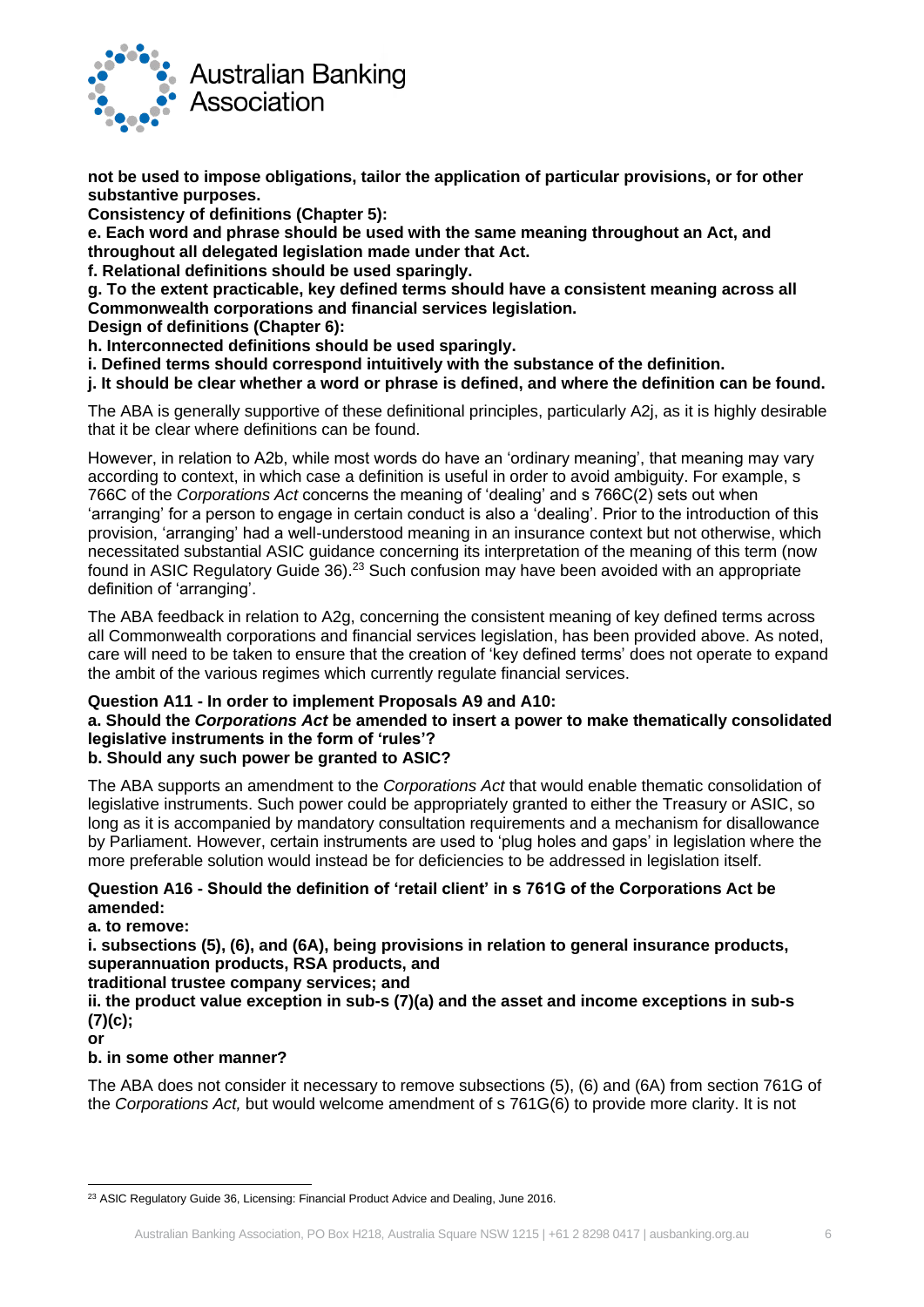

clear when a financial service provided to an SMSF trustee 'relates to a superannuation product' and therefore when an SMSF trustee should be considered to be a wholesale client.<sup>24</sup>

The ABA does not consider it necessary to remove the product value exception in s761G(7)(a), or the asset and income exceptions in s 761G(7)(c), which are widely relied upon, but supports indexation of the relevant amounts in both subsections. However, s 761G(7)(ca), which takes effect as a result of *Corporations Regulation 7.6.02AB*, lacks certainty<sup>25</sup> due to the definition of 'control' which applies, <sup>26</sup> and could be improved by amendment.

#### **Question A17 - What conditions or criteria should be considered in respect of the sophisticated investor exception in s 761GA of the** *Corporations Act***?**

The ABA does not propose new criteria at this stage, but notes that the relevant tests in s 761GA are highly subjective, which reduces the practical utility of this exception. In this context, it would be useful for further consideration to be given to the applicability of the concepts of 'general advice' and 'personal advice' to sophisticated investors.

#### **Question A18 - Should Chapter 7 of the** *Corporations Act* **be amended to insert certain norms as an objects clause?**

The inclusion of certain norms as an objects clause could aid in statutory interpretation but, given the very wide ambit of Chapter 7 of the *Corporations Act,* the application of norms may be of limited utility and have unforeseen and unintended consequences. The ABA would support a consideration of certain norms as an objects clause as part of an ongoing consultation process.

## **Question A19 - What norms should be included in such an objects clause?**

Given the issues raised, above, the development of appropriate norms to be included in an objects clause would require ongoing consultation and discussion. In particular, of the six norms identified by the Royal Commission:<sup>27</sup>

- (i) obey the law;
- (ii) do not mislead or deceive;
- (iii) act fairly;
- (iv) provide services that are fit for purpose;
- (v) deliver services with reasonable care and skill; and
- (vi) when acting for another, act in the best interests of that other,

the ABA notes that a norm to 'obey the law' is redundant within a legislative context, and that a norm to 'act fairly' may be exceedingly broad within the context of the broad ambit of Chapter 7 of the *Corporations Act.*

### **Question A24 - Would the** *Corporations Act* **be simplified by:**

**a. amending s 961B(2) to re-cast paragraphs (a)–(f) as indicative behaviours of compliance, to which a court must have regard when determining whether the primary obligation in sub-s (1) has been satisfied; and**

## **b. repealing ss 961C and 961D?**

While the ABA supports simplification of the *Corporations Act*, the ABA has concerns that this proposal would increase the complexity of the law. In particular, by recasting the requirements of s 961B as 'indicative behaviours' of compliance, ambiguity and subjectivity will be introduced.

<sup>&</sup>lt;sup>24</sup> This issue is highlighted in ASIC Media Release 14-191MR, Statement on wholesale and retail investors and SMSFs, 8 August 2014.

<sup>25</sup> Section 761G(7)(ca) of the *Corporations Act* allows the wholesale client exception to apply if a financial product or financial service is acquired by a company or trust controlled by a person who meets the requirements of subparagraph (c)(i) or (ii), meaning they meet the requirements for a qualified accountant's certificate.

<sup>26</sup> 'Control' is based on the s50AA definition in the *Corporations Act*, which is fact-specific and difficult to apply in practice.

<sup>&</sup>lt;sup>27</sup> Royal Commission into Misconduct in the Banking, Superannuation and Financial Services Industry, Final Report, February 2019, 9.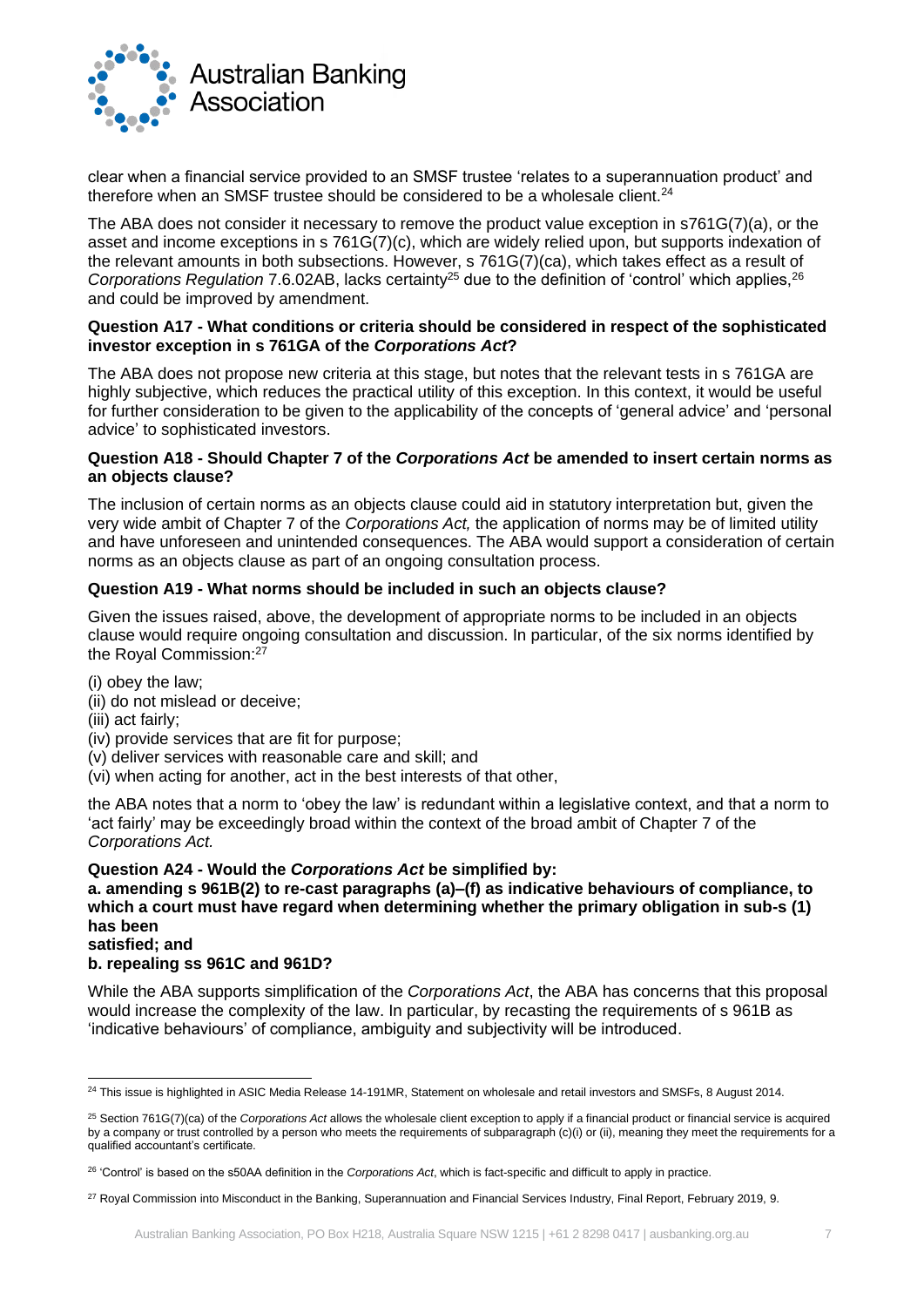

## Proposals from Interim Report A

**Proposal A3 - Each Commonwealth Act relevant to the regulation of corporations and financial services should be amended to enact a uniform definition of each of the terms 'financial product' and 'financial service'.**

As noted above, the ABA supports the adoption of uniform definitions of all relevant terms across financial services legislation, which would be facilitated by the consolidation of Chapter 7 of the *Corporations Act,* the *NCCP Act*, and the *ASIC Act.*

The ABA would like to see further consultation with industry before the proposed new definitions of 'financial product' and 'financial service' are settled. As noted above, care will need to be taken to ensure that the creation of 'key defined terms' does not operate to expand the ambit of the various regimes which currently regulate financial services. Further analysis of the practical effects of the proposed new definitions would be helpful in order to ensure that unnecessary complexity is reduced as much as possible, while maintaining necessary certainty.

**Proposal A4 - In order to implement Proposal A3 and simplify the definitions of 'financial product' and 'financial service', the** *Corporations Act* **and the** *ASIC Act* **should be amended to: a. remove specific inclusions from the definition of 'financial product' by repealing s 764A of the**  *Corporations Act* **and omitting s 12BAA(7) of the** *ASIC Act***;**

**b. remove the ability for regulations to deem conduct to be a 'financial service' by omitting s 766A(1)(f) of the** *Corporations Act* **and s 12BAB(1)(h) of the** *ASIC Act***;**

**c. remove the ability for regulations to deem conduct to be a 'financial service' by amending ss 766A(2) and 766C(7) of the** *Corporations Act***, and ss 12BAB(2) and (10) of the** *ASIC Act***; d. remove the incidental product exclusion by repealing s 763E of the** *Corporations Act***; e. insert application provisions to determine the scope of Chapter 7 of the** *Corporations Act* **and its constituent provisions; and**

**f. consolidate, in delegated legislation, all exclusions and exemptions from the definition of 'financial product' and from the definition of 'financial service'.**

The ABA generally supports Proposal A4, but in relation to A4a the ABA has concerns that the removal of specific inclusions (e.g, 'credit facilities') which currently provide clarity and reduce complexity will be at the cost of certainty.

The ABA supports Proposals A4b, A4c, and A4d.

The ABA supports the general principle of Proposal A4e, subject to the appropriate positioning of the relevant application provisions.

The ABA supports Proposal A4f, which is consistent with the ABA's view that, to the extent possible and appropriate, the number of regulatory instruments relating to the financial services industry should be consolidated and reduced. As noted above in relation to Question A11, the ABA supports an amendment to the *Corporations Act* which would enable thematic consolidation of legislative instruments.

### **Proposal A5 - The** *Corporations Act* **and the** *ASIC Act* **should be amended to remove the definitions of:**

**a. 'makes a financial investment' (s 763B** *Corporations Act* **and s 12BAA(4)** *ASIC Act***);**

**b. 'manages financial risk' (s 763C** *Corporations Act* **and s 12BAA(5)** *ASIC Act***); and**

**c. 'makes non-cash payments' (s 763D** *Corporations Act* **and s 12BAA(6)** *ASIC Act***).**

The ABA has concerns in relation to this Proposal, as these provisions clarify the scope of s 763A rather than create complexity.

## **Proposal A6 - In order to implement Proposal A3:**

**a. reg 7.1.06 of the** *Corporations Regulations* **and reg 2B of the** *ASIC Regulations* **should be repealed;**

**b. a new paragraph 'obtains credit' should be inserted in s 763A(1) of the** *Corporations Act* **and in s 12BAA(1) of the** *ASIC Act***; and**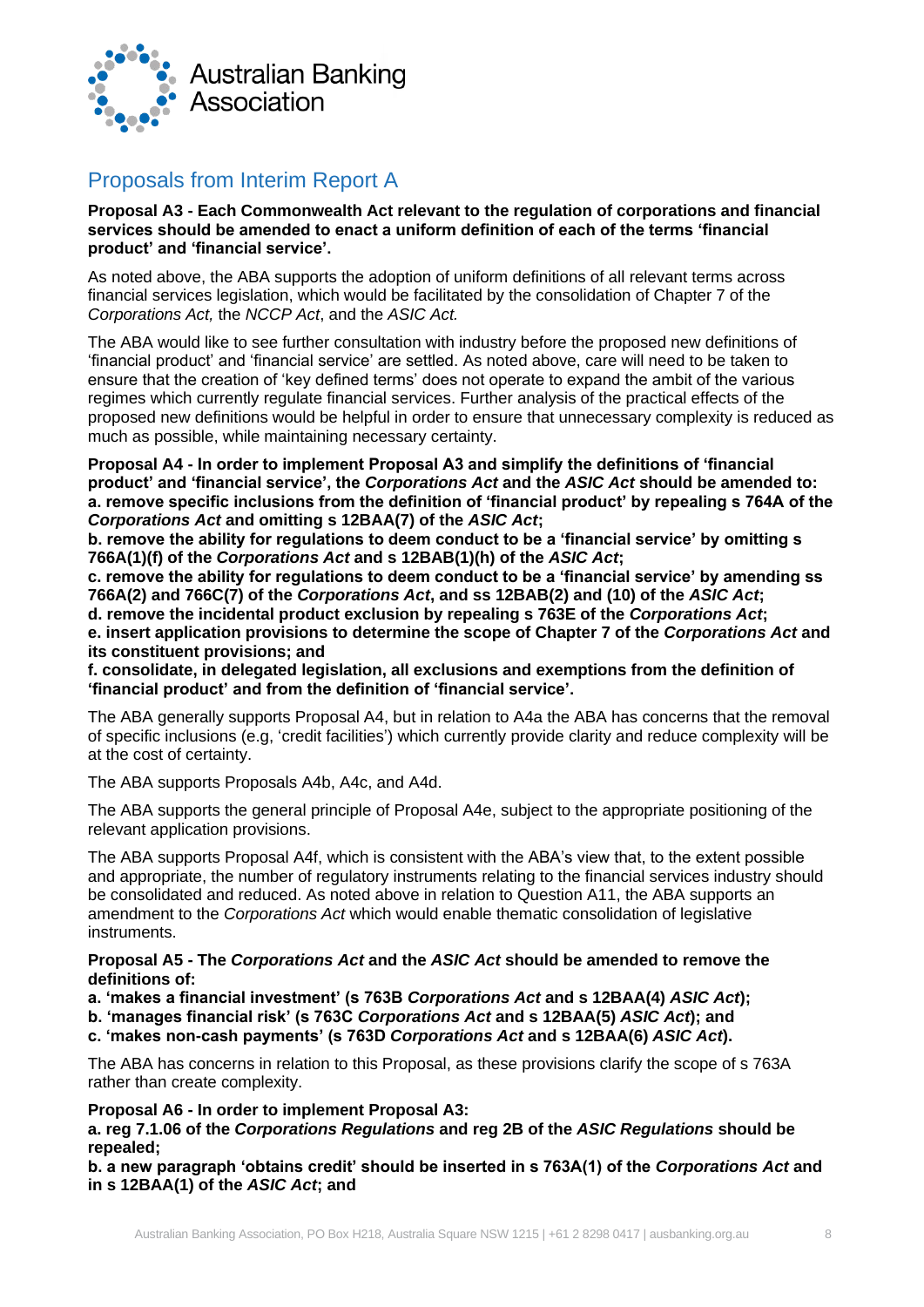

### **c. a definition of 'credit' that is consistent with the definition contained in the** *NCCP Act* **should be inserted in the** *Corporations Act* **and in the** *ASIC Act***.**

As noted above in the context of the alignment of definitions with those in other legislation, the ABA supports Proposal A6c, subject to the acceptable finalisation of the definition of 'credit', noting that care will need to be taken to ensure this process does not operate to expand the ambit of the various regimes which currently regulate financial services. However, the ABA cannot currently support Proposals A6a and A6b, because they would have a significant impact on the meaning of 'credit'. As noted above, the differing definitions of 'credit' in Chapter 7 of the *Corporations Act* and the *NCCP Act*  (as well as in the *Privacy Act 1988* (Cth), and various regulations) create unwarranted confusion and uncertainty – this results in unnecessary complexity, and there is no clear rationale for the varying positions. The ABA would like to see further consultation with industry before a new definition of 'credit' is settled.

#### **Proposal A7 - Sections 1011B and 1013A(3) of the** *Corporations Act* **should be amended to replace 'responsible person' with 'preparer'***.*

The ABA does not support this Proposal, as it not clear that it resolves any uncertainty.

**Proposal A8 - The obligation to provide financial product disclosure in Part 7.9 of the**  *Corporations Act* **should be reframed to incorporate an outcomes-based standard of disclosure.**

The ABA recommends a review of the effectiveness of the DDO regime and its relationship with the broader financial services regulatory framework before creating new 'outcomes-based' disclosure obligations, which have the potential to add significant complexity.

**Proposal A9 – The following existing powers in the** *Corporations Act* **should be removed: a. powers to grant exemptions from obligations in Chapter 7 of the Act by regulation or other legislative instrument; and**

**b. powers to omit, modify, or vary ('notionally amend') provisions of Chapter 7 of the Act by regulation or other legislative instrument.**

#### **Proposal A10 – The** *Corporations Act* **should be amended to provide for a sole power to create exclusions and grant exemptions from Chapter 7 of the Act in a consolidated legislative instrument.**

Together, Proposal A9 and Proposal A10 would both operate to support a consolidated regime. In principle and, as noted above in relation to Question A11, the ABA supports amendments to the *Corporations Act* that would enable thematic consolidation of legislative instruments. The ABA also considers that any changes to powers in the *Corporations Act* should be appropriate and designed for the benefit of all industry stakeholders and customers.

### **Proposal A12 - As an interim measure, ASIC, the Department of the Treasury (Cth), and the Office of Parliamentary Counsel (Cth) should develop a mechanism to improve the visibility and accessibility of notional amendments to the** *Corporations Act* **made by delegated legislation.**

The ABA supports this proposal.

**Proposal A13 - The** *Corporations Act* **should be amended to:**

**a. remove the definition of 'financial product advice' in s 766B;**

**b. substitute the current use of that term with the phrase 'general advice and personal advice' or 'general advice or personal advice' as applicable; and** 

**c. incorporate relevant elements of the current definition of 'financial product advice' into the definitions of 'general advice' and 'personal advice'.**

As noted above, the ABA would like to see further consultation with industry before proposed new definitions of 'financial product' and 'financial service' are settled, as well as a consideration of the outcomes of the current 'Review of the Quality of Financial Advice' being undertaken by the Treasury.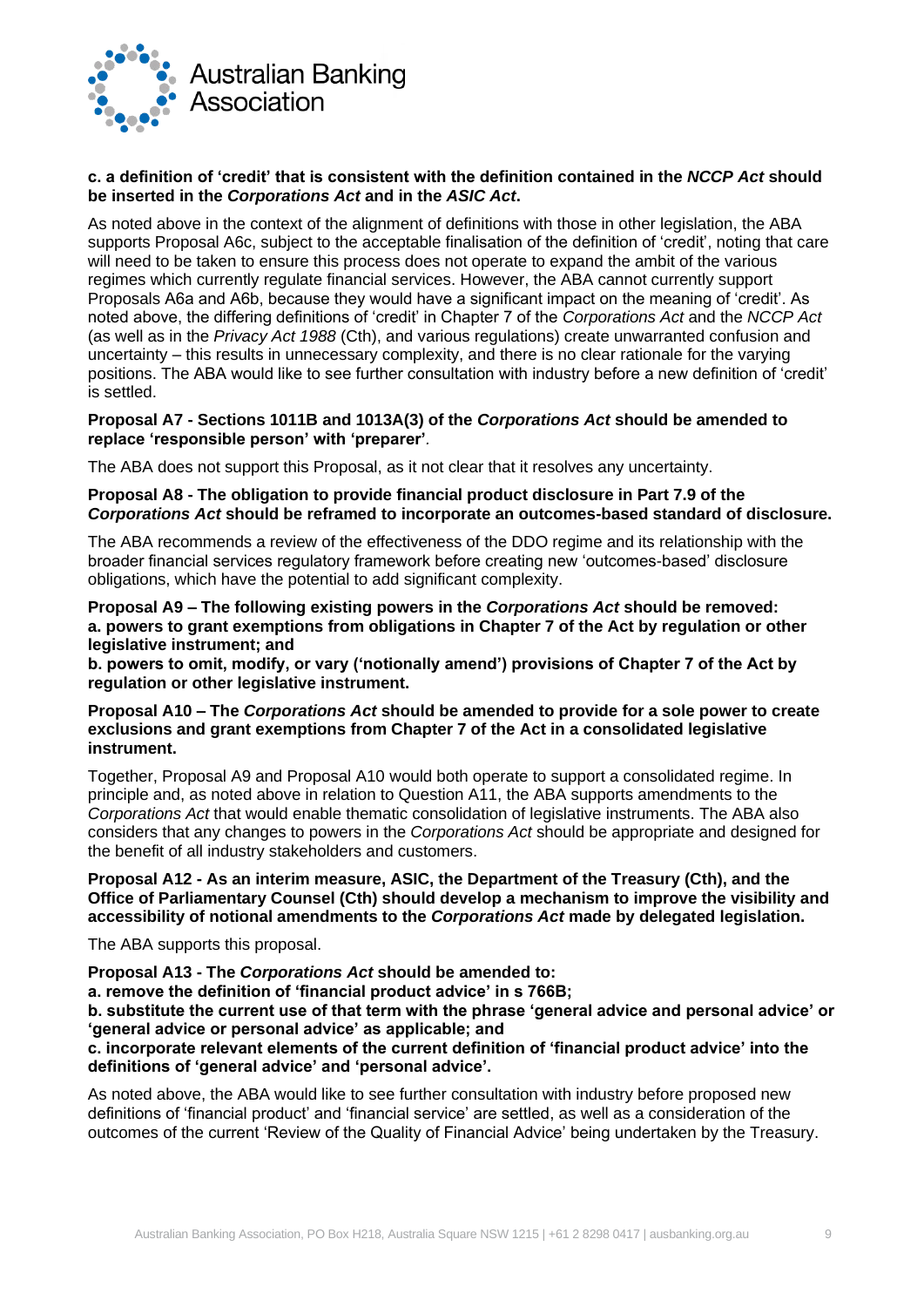

### **Proposal A14 - Section 766A(1) of the** *Corporations Act* **should be amended by removing from the definition of 'financial service' the term 'financial product advice' and substituting 'general advice'.**

The ABA is unable to support this proposal at this time and, as noted above, the ABA would like to see further consultation with industry before proposed new definitions of 'financial product' and 'financial service' are settled.

### **Proposal A15 - Section 766B of the** *Corporations Act* **should be amended to replace the term 'general advice' with a term that corresponds intuitively with the substance of the definition.**

The ABA is supportive of this proposal.

**Proposal A20 - Section 912A(1)(a) of the** *Corporations Act* **should be amended by: a. separating the words 'efficiently', 'honestly', and 'fairly' into individual paragraphs; b. replacing the word 'efficiently' with 'professionally'; and**

### **c. inserting a note containing examples of conduct that would fail to satisfy the 'fairly' standard.**

The ABA notes that the industry has grown accustomed to the practical application of these terms and consideration needs to be given as to whether further change would achieve the objective of simplification.

On this specific proposal, in relation to A20a, the ABA has concerns about the impact of any change to the compendious nature of the 'efficiently, honestly and fairly' test in section 912A, and considers that it should form part of the detailed consultation.

A separation of the obligations may create a lower threshold for each of the obligations, rather than allowing a holistic consideration of a licence holder's conduct.

In relation to A20b, the ABA does not support the replacement of the word 'efficiently' with the word 'professionally', and suggests that 'competently' is a more appropriate substitution to better capture the proposed intent. The word 'professionally' has an accepted meaning at general law and may imply fiduciary-like obligations.

The ABA supports proposal A20c subject to the broader consultation as mentioned above.

#### **Proposal A21 - Section 912A(1) of the** *Corporations Act* **should be amended by removing the following prescriptive requirements:**

**a. to have in place arrangements for the management of conflicts of interest (s 912A(1)(aa));**

**b. to maintain the competence to provide the financial services (s 912A(1)(e));**

**c. to ensure representatives are adequately trained (s 912A(1)(f)); and**

**d. to have adequate risk management systems (s 912A(1)(h)).**

While the ABA considers there is scope to review these obligations, there is benefit in maintaining some prescriptive requirements as legislated minimum standards, which clearly articulate expectations of financial services licensees.

### **Proposal A22 - In accordance with the principle that terminology should be used consistently to reflect the same or similar concepts, s 991A of the** *Corporations Act* **and s 12CA of the** *ASIC Act* **should be repealed.**

The ABA supports this proposal.

**Proposal A23 - In accordance with the principle that terminology should be used consistently to reflect the same or similar concepts, proscriptions concerning false or misleading representations and misleading or deceptive conduct in the** *Corporations Act* **and the** *ASIC Act* **should be consolidated into a single provision.**

The ABA supports this proposal.